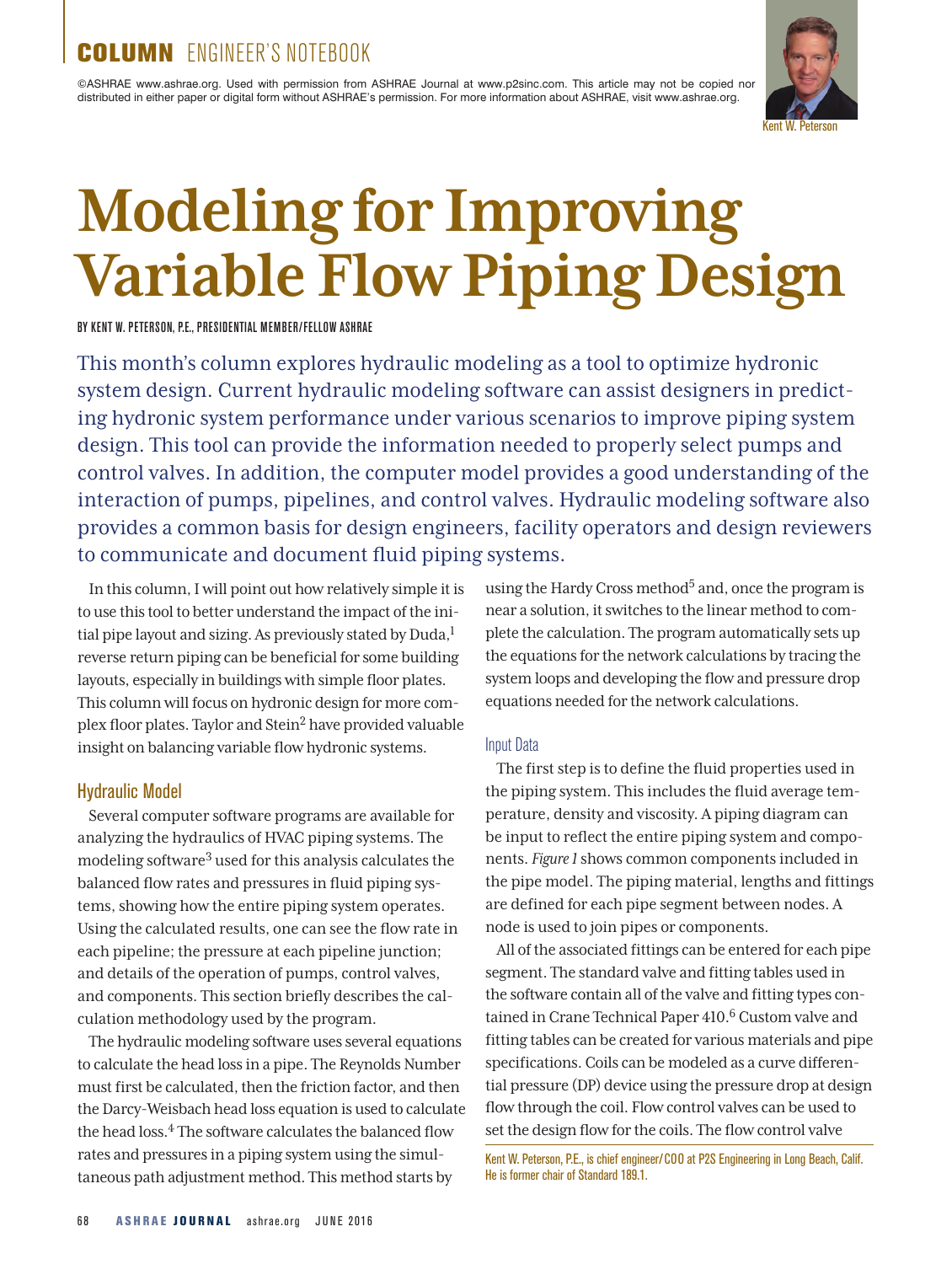will automatically adjust to balance flows, and the most hydraulically remote branch flow control valve will have a zero pressure differential. A sizing pump can be used to calculate the required head to operate the system.

#### Example Model

A variable flow chilled water system for a new threestory college gymnasium is used (*Table 1*) to demonstrate how hydraulic modeling can better inform the designer. The building is 480 ft (146 m) long in one dimension and includes seven air handlers. The building is served by a campus chilled water distribution system that maintains a maximum of 20 psi (138 kPa) differential under peak cooling design. The client preference was to eliminate building booster pumps, if possible, to reduce additional space and maintenance. The campus standard required redundant N+1 building booster pumps if the building is designed to operate at a higher differential pressure. The air handler cooling coils required the flow and corresponding pressure drops shown in *Table 1*.

AHU-5 and AHU-7 are VAV air handlers, while the remaining air handlers are indirect/direct evaporative



cooling air handlers with supplemental chilled water cooling coils. It is anticipated the building will operate roughly 3,800 hours per year. In general, pipes have been initially sized to comply with the minimum pipe sizing criteria in ASHRAE/IES Standard 90.1-2013, Table 6.5.4.6,7 using the ">2,000 and ≤4,400 Hours/Year Variable Flow/Variable Speed" column. Pipes smaller than 2.5 in. (63.5 mm) have been initially sized to not exceed 4 ft per 100 ft (12 kPa per 30 m) piping friction loss. *Figure 2* shows Case 1 initial pipesizing scenario. Flow control valves have been used to set the desired maximum flow for each cooling coil.

*Advertisement formerly in this space.*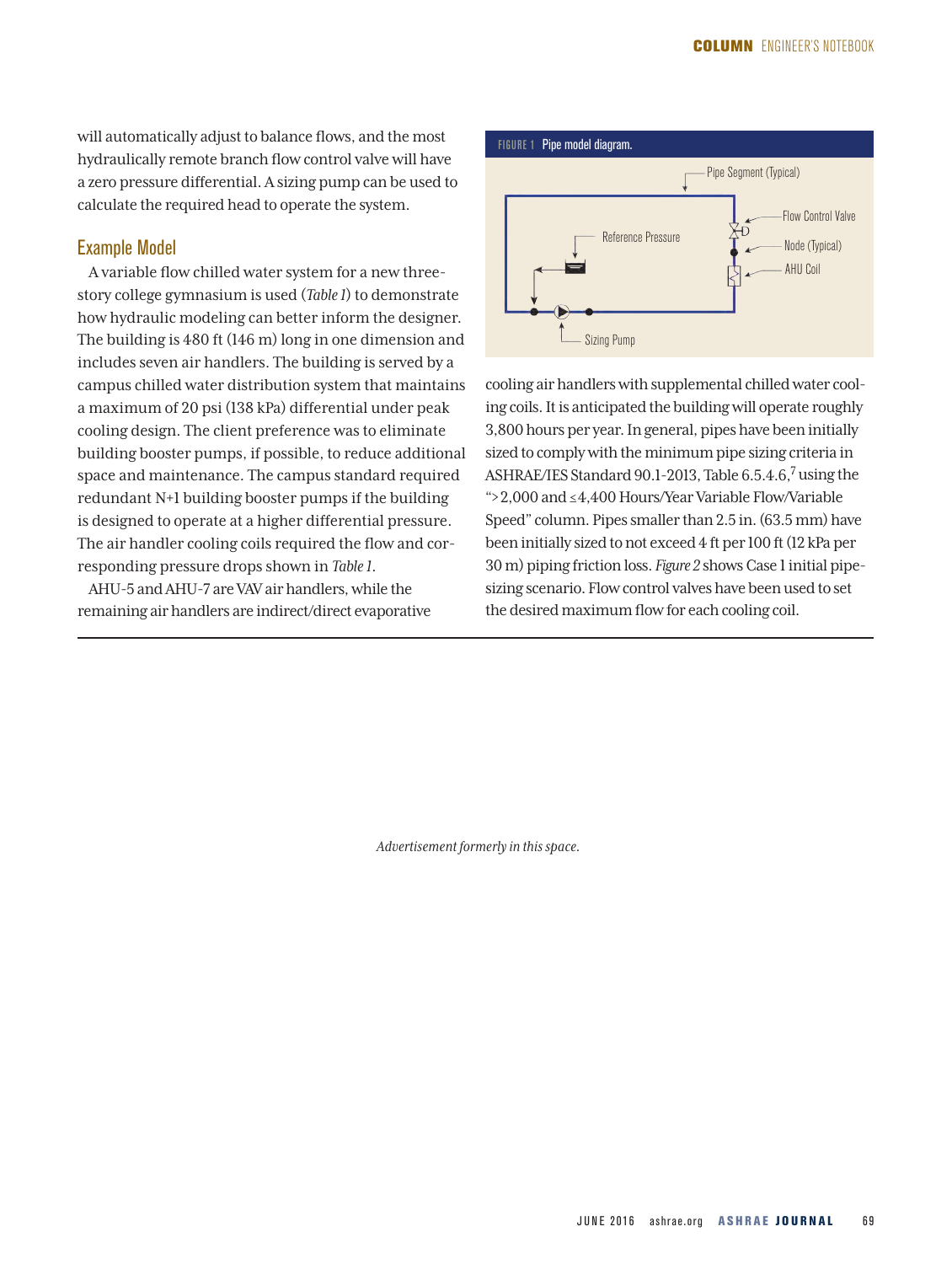*Figure 2* shows the results based on the initial pipe sizes. AHU-4 is the most hydraulically remote load since the flow control valve shows no pressure drop. The remain-

ing flow control valves indicate the excess differential pressure that would need to be throttled to balance flow. The building would require roughly 97 ft head (290 kPa) in addition to the AHU-4 control valve full open pressure drop to operate under this pipe-sizing scenario. Since the central plant only provides 20 psi or 46 ft head (138 kPa) differential at the building connection, each redundant booster pump would

need to provide the additional head required. Booster Pump Feet Head = 97 –46 = 51 + AHU-4 Control Valve

Booster Pump kPa =

290–138 = 152 + AHU-4 Control Valve The initial model provides useful information to determine modifications that would lower the required head

when operating the system at peak load. The author

TABLE 1 Example variable flow chilled water system. AIR HANDLER FLOW RATE (GPM) CHW COIL ∆*P* (FT HEAD) AHU-1 59 5.7 AHU-2 63 6.4 AHU-3 14 1.5 AHU-4 67 6.1 AHU-5 36 6.0

AHU-6 44 6.0 AHU-7 15 3.5

typically tries to design the building piping system so all the cooling coil control valves are within a range of 0 to 10 psi (0 to 70 kPa) differential. This allows the system to

> be better balanced and control valves to operate better at lower differential pressure. The air handler flow control valve pressure drops are shown in *Figure 2* and provide an indication of how balanced or unbalanced the system performs.

The flow control valve pressure drops range from 0 to 27 psi (0 to 186 kPa) differential under the Case 1 scenario. Balancing valves could be used

to overcome the 27 psi (186 kPa) difference in differential pressure, but would waste pumping energy since there are times when each of the AHUs is the most demanding coil due to changing loads. Assuming a specific gravity of 1.0 for water, balancing valve pressure drop would decrease significantly at lower flows since,

> ∆*P* = *<sup>Q</sup> cv* ſ  $\left(\frac{Q}{c v}\right)$  $\cdot$ 2

*Advertisement formerly in this space.*